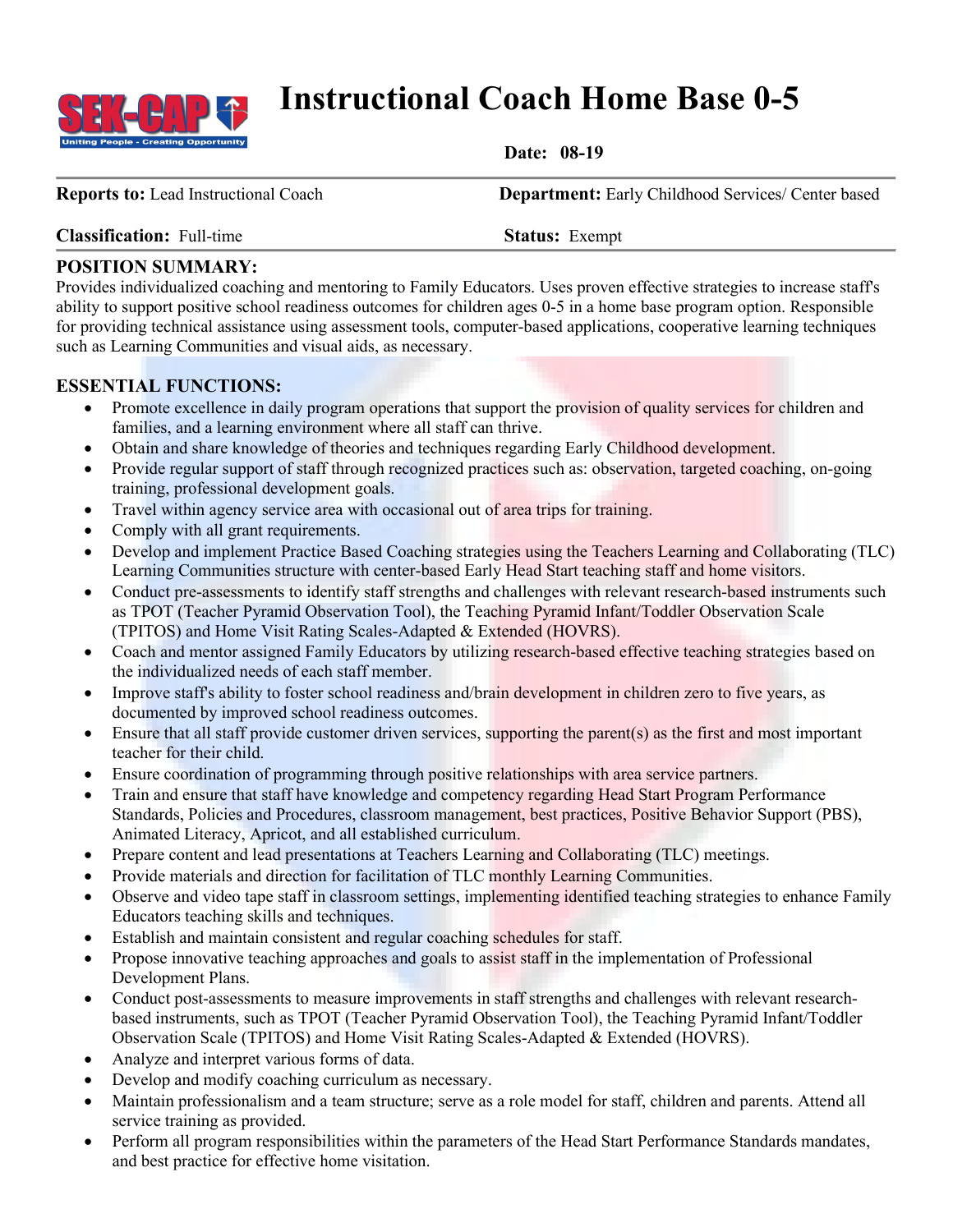- Respect and support cultural differences and diverse family structures.
- Maintain dependable, punctual attendance and adhere to appropriate break times.
- Attend mandatory In-Service trainings and staff meetings.
- Responsible to report any suspected abuse or neglect to appropriate authority.
- Advocate for SEK-CAP, Inc. in the community.
- Maintain and assure confidentiality and privacy of SEK-CAP, Inc. customers.
- Uphold and promote the core values and mission statement of SEK-CAP, Inc.
- Support management decisions both in actions and words.
- Cross train for all center positions.
- Be available as first line of communication with centers.
- Ability to work unconventional business hours.
- Other duties as assigned.

#### **KNOWLEDGE AND EXPERIENCE:**

Essential:

- Basic computer and electronic equipment skills.
- Basic operation skills of general office equipment such as photocopiers, faxes, and phone systems.
- Ability to get along with diverse personalities; tactful, mature, and flexible.
- Ability to meet and deal tactfully with the general public and to communicate effectively and clearly both orally and in writing.
- Resourceful and well organized.
- Ability to establish and maintain positive, effective working relationships with co-workers, community partners, and customers.
- Ability to learn and adapt.

Desired:

- Knowledge of Head Start Performance Standards/KDHE Licensing requirements.
- Knowledge of area resources.

## **EDUCATION AND QUALIFICATIONS:**

- Bachelor's Degree in Early Childhood Education or Child Development or a related degree and coursework equivalent to major in Early Childhood Education or Child Development required. Three units of infant/toddler course work required.
- Five years' experience in a child development program (0 to 5 preferred) working directly with children families and staff required. Five years' experience in Family Education, home visitation or manager of early childhood programing.
- Must have the ability to use technology in an instructional environment and be able to successfully implement technology in presentations.
- Successfully complete a physical exam and TB skin test before beginning employment and as required by Head Start Program Performance Standards and KDHE Licensing Regulations.
- Obtain First Aid and CPR at orientation and keep current.
- Possess current, valid driver's license and meet agency insurance underwriting guidelines.
- Submit to and pass standard criminal history check.
- Be fully vaccinated for COVID-19 before beginning employment

#### **OTHER QUALIFICATIONS:**

- Acquire and maintain trainer of trainers' certification in Teachers Learning and Collaborating (TLC) techniques.
- Acquire and maintain TPOT/TPITOS certification from Center for Social Emotional Foundations of Early Learning (CSEFEL) Pyramid.
- Acquire training and proficiency in administering the Home Visit Rating Scales-Adapted & Extended (HOVRS- $A^{+}$
- Work effectively with multi-cultural/diverse groups, have the ability to establish a positive relationship with staff, families and children.